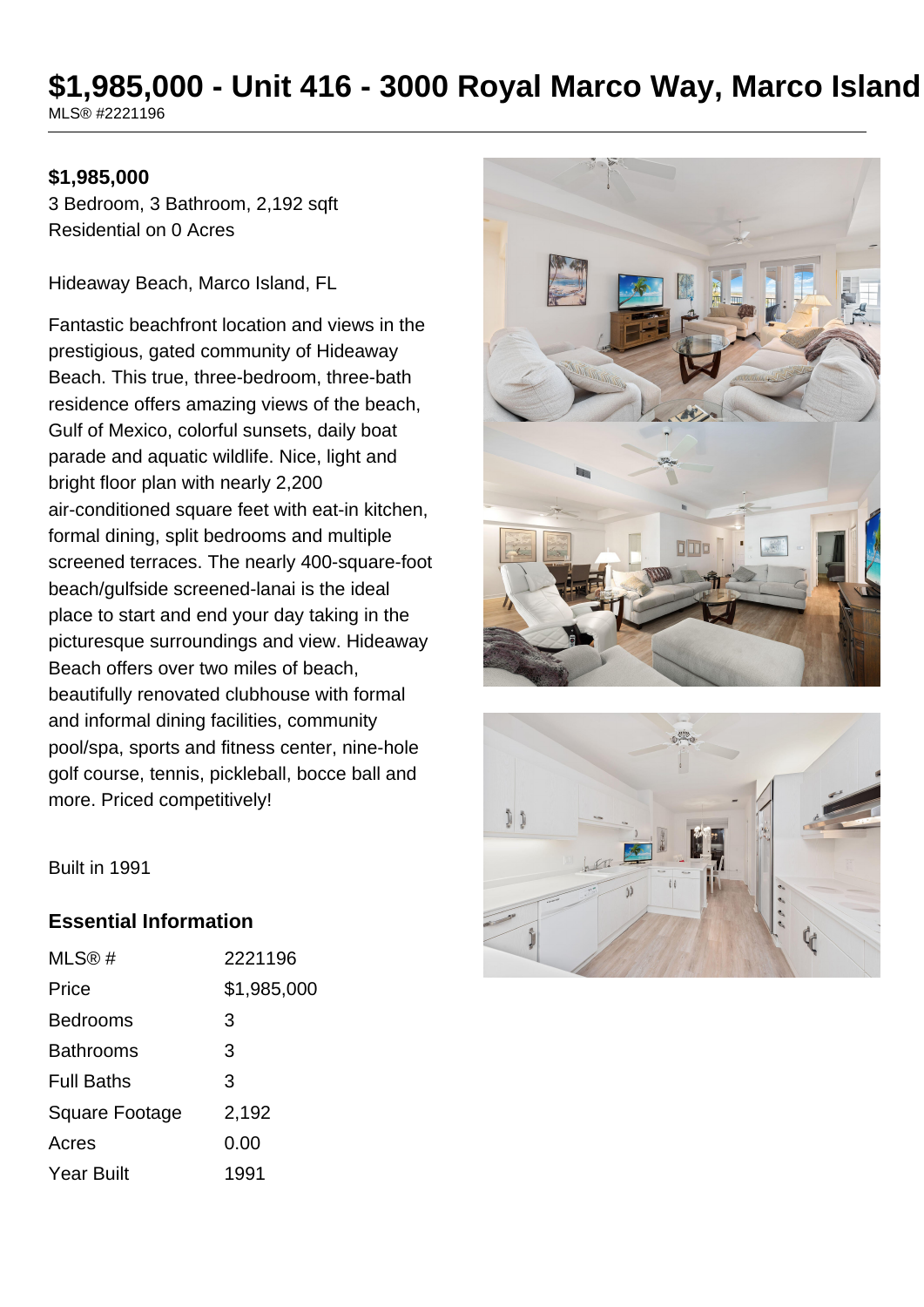| <b>Type</b>   | Residential        |
|---------------|--------------------|
| Sub-Type      | Condominium        |
| <b>Style</b>  | <b>See Remarks</b> |
| <b>Status</b> | Active             |

# **Community Information**

| Address      | Unit 416 - 3000 Royal Marco Way |
|--------------|---------------------------------|
| Subdivision  | <b>Hideaway Beach</b>           |
| City         | Marco Island                    |
| County       | Collier                         |
| <b>State</b> | FL.                             |
| Zip Code     | 34145                           |

### **Amenities**

| <b>Amenities</b> | Elevator(s), Bike Path, Bocce, Clubhouse, Dining, Fitness Center, Golf Course, |  |  |
|------------------|--------------------------------------------------------------------------------|--|--|
|                  | Kayak Storage, Pickleball, Pool, Putting Green, Tennis Court(s)                |  |  |
| Parking          | Golf Cart, Guest, Under Building Open                                          |  |  |
| Garage Spaces    | 1                                                                              |  |  |
| View             | Bay, Beach, Gulf, Long Water                                                   |  |  |
| Is Waterfront    | Yes                                                                            |  |  |
| Waterfront       | Beach Front, Gulf Front, Beach Access                                          |  |  |

## **Interior**

| Interior                 | Laminate, Tile                                                                         |
|--------------------------|----------------------------------------------------------------------------------------|
| <b>Interior Features</b> | Built-in Features, Entrance Foyer, French Doors, Tray Ceiling(s), Walk-In<br>Closet(s) |
| Appliances               | Built-In Electric Oven, Cooktop, Dishwasher, Dryer, Freezer, Refrigerator,<br>Washer   |
| Heating                  | <b>Central Heating</b>                                                                 |
| Cooling                  | <b>Central Air</b>                                                                     |

### **Exterior**

| Exterior        | Deck                     |
|-----------------|--------------------------|
| Lot Description | See Remarks              |
| <b>Windows</b>  | <b>Electric Shutters</b> |

## **Additional Information**

Days on Market 54

# **Listing Details**